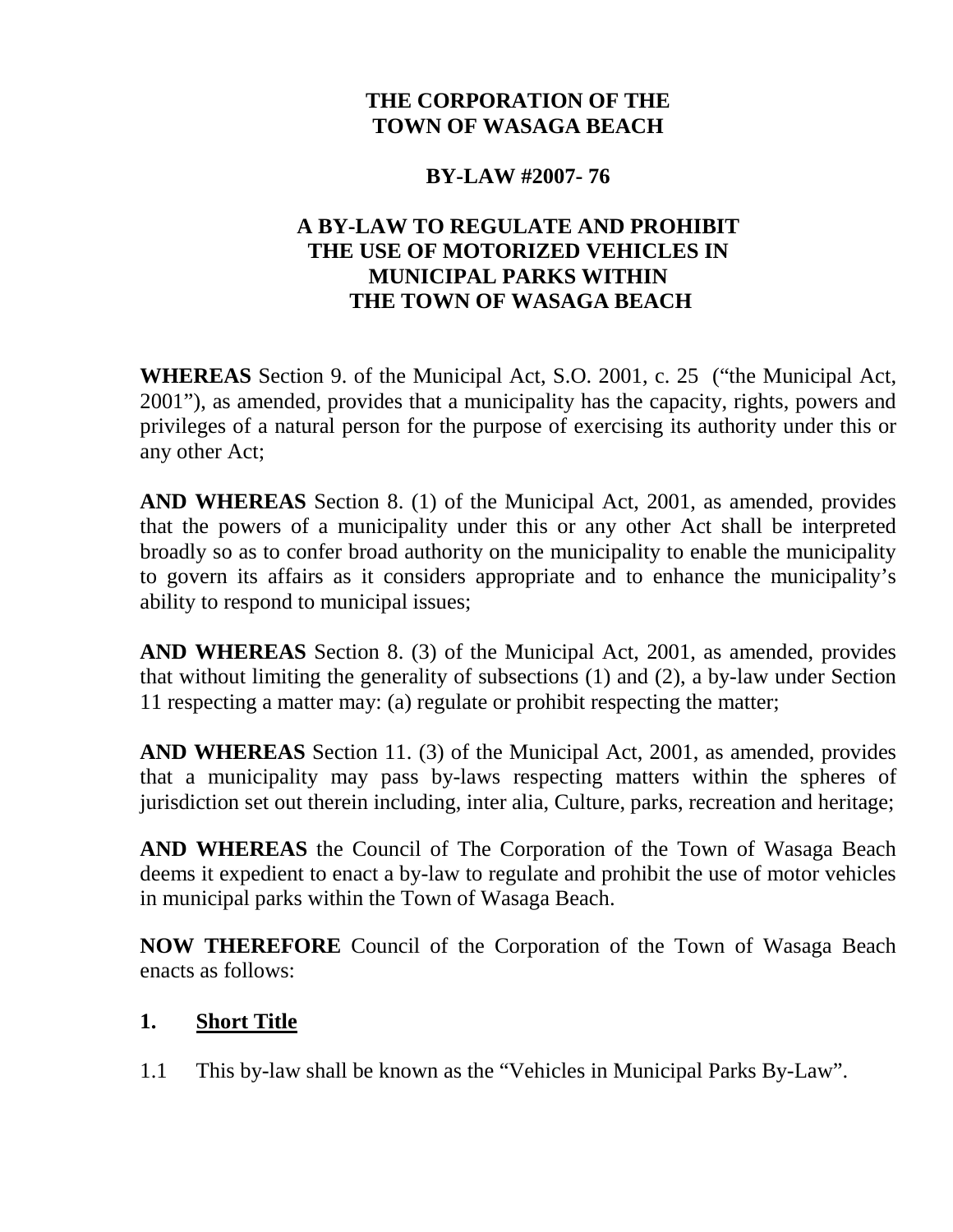## **2. Definitions**

- 2.1 "**Approved Trail"** means Ontario Federation of Snowmobile Clubs (O.F.S.C.) trails within or going through a Municipal Park which has been approved by resolution of the Council of The Corporation of the Town of Wasaga Beach.
- 2.2 "**Council"** means the Council of the Corporation of the Town of Wasaga Beach.
- 2.3 "**Municipal Park"** for the purpose of this by-law means any and all land owned by, or made available by lease, agreement or otherwise to the Town of Wasaga Beach that has been or hereafter may be set apart, designated, dedicated or established by the Town of Wasaga Beach as public parkland or walkway.
- 2.4 "**Lawfully operating"** means operating a recreational vehicle, which is registered, licensed and insured in compliance with requirements of the Province of Ontario and for which the operator is licensed to operate.
- 2.5 **"Operate"** means to drive, ride, or be in possession or control of a recreational motorized vehicle.
- 2.6 "**Recreational motorized vehicle**" means any vehicle propelled by power other than muscular power being used for recreational purposes and includes a "Motorized Snow Vehicle" as defined under the Motorized Snow Vehicles Act R.S.O, and an "Off-Road Vehicle" as defined under the Off-Road Vehicles Act R.S.O.
- 2.7 "**Recreational purpose**" means the operation of a vehicle for pleasure, enjoyment or any other purpose that is not required for the care or maintenance of property.
- 2.8 "**Town"** shall mean the Corporation of the Town of Wasaga Beach.

## **3. Offences**

- 3.1 No person shall operate a recreational motorized vehicle within any designated municipal park within the Town of Wasaga Beach.
- 3.2 This By-Law shall be enforced by Municipal Law Enforcement Officer(s) or such other person or persons as the Council may by By-Law appoint and all such persons shall be considered inspectors under the terms of this By-Law.
- 3.3 No person shall hinder or obstruct, or attempt to hinder or obstruct, any person who is exercising a power or performing a duty under this by-law.
- 3.4 Any person who has been alleged to contravene any section of this by-law and who fails to identify themselves is deemed to hinder or obstruct a person exercising a power or performing a duty under this by-law.